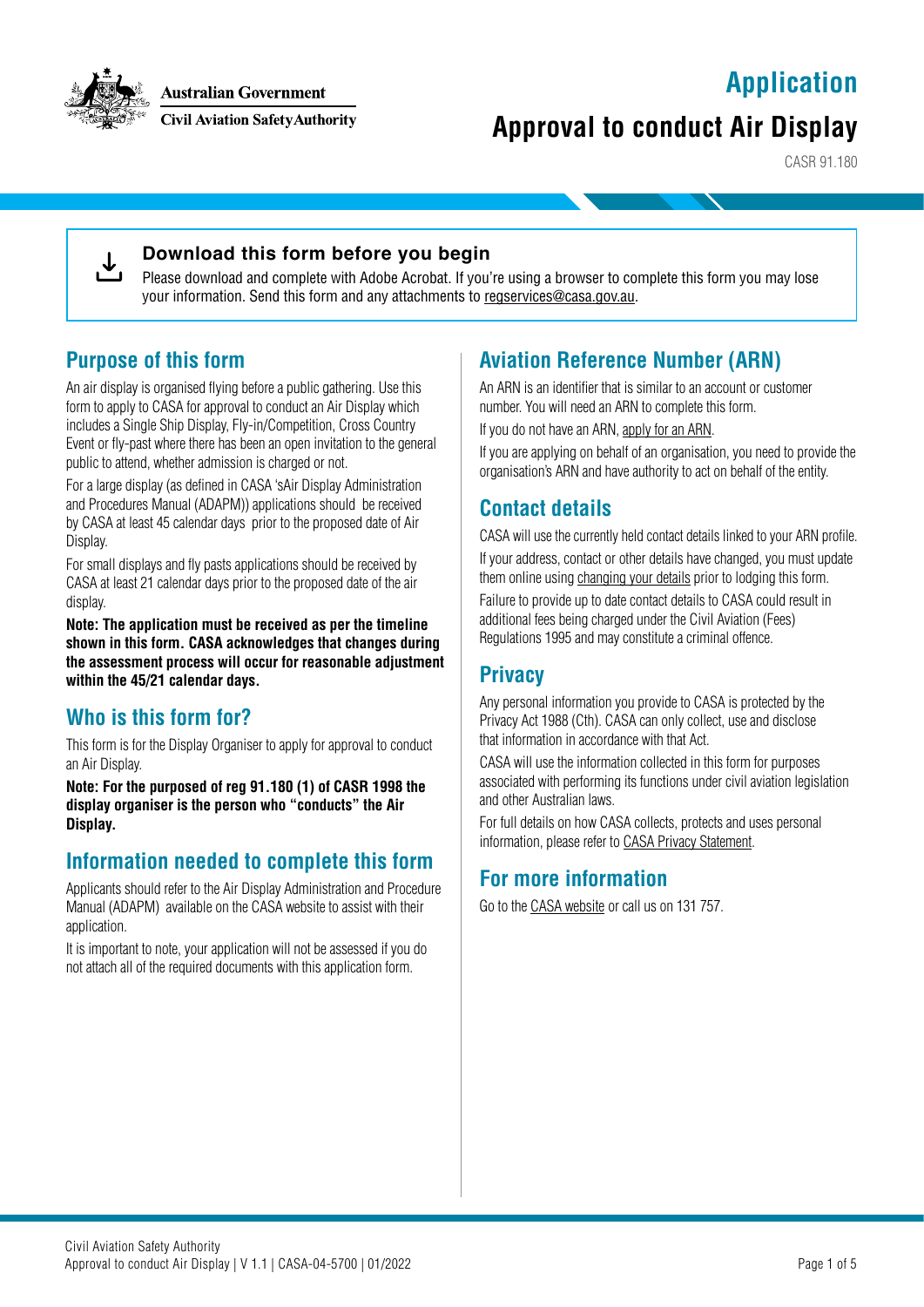## **Display Organiser**

| 1        | What are the <b>Display Organiser</b> details? (The person who<br>conducts the Air Display)                      | Aerobatics<br>Formation                                                                                                   |
|----------|------------------------------------------------------------------------------------------------------------------|---------------------------------------------------------------------------------------------------------------------------|
|          | If your address, contact or other details have changed, you                                                      | Formation aerobatics                                                                                                      |
|          | must update them using changing your details.                                                                    | Wing walking                                                                                                              |
|          | Legal entity/full name                                                                                           | Parachuting                                                                                                               |
|          |                                                                                                                  | Free or fixed balloon                                                                                                     |
|          |                                                                                                                  | Banner towing                                                                                                             |
|          | ARN                                                                                                              | Gliding                                                                                                                   |
|          |                                                                                                                  | Pylon racing                                                                                                              |
|          | If the name above is a legal entity, please insert the name                                                      | <b>Types of Aviation Activity</b>                                                                                         |
|          | and ARN of the person carrying out the display organiser                                                         | Military Warbirds/Limited                                                                                                 |
|          | responsibilities.                                                                                                | Passenger jet                                                                                                             |
|          |                                                                                                                  | Passenger turboprop                                                                                                       |
|          | Contact number                                                                                                   | Light fixed wing                                                                                                          |
|          |                                                                                                                  | Helicopters                                                                                                               |
|          |                                                                                                                  | Sport/Ultralight aircraft                                                                                                 |
|          | Email address                                                                                                    | Gliders                                                                                                                   |
|          |                                                                                                                  | <b>Associated Aviation Activity</b>                                                                                       |
|          | Attach relevant air display experience as<br>described in the Air Display Administration<br>and Procedure Manual | Spectator Fly In and Fly Out                                                                                              |
|          |                                                                                                                  | Helicopter joy flights                                                                                                    |
|          |                                                                                                                  | Fixed wing joy flights                                                                                                    |
|          |                                                                                                                  | Kite flying                                                                                                               |
|          | <b>Display type</b>                                                                                              | Model aircraft flying                                                                                                     |
| $\bf{2}$ | What type of display is it?                                                                                      | RPAS drone flying                                                                                                         |
|          | Large Display (4 or more programmed events/multi day)                                                            | Scheduled RPT                                                                                                             |
|          | $\rightarrow$ Go to 3<br>Air Display                                                                             | Fireworks/Pyrotechnics                                                                                                    |
|          | $\rightarrow$ Go to 3<br>Fly-in/Competition/Cross country                                                        | Dropping of articles                                                                                                      |
|          |                                                                                                                  | Streamer cutting                                                                                                          |
|          | Small Display (3 or less events/single day)                                                                      | Flour Bombing                                                                                                             |
|          | $\rightarrow$ Go to 3<br>Air Display                                                                             | Other (please specify)                                                                                                    |
|          | Go to 3<br>Fly-in/Competition/Cross country                                                                      |                                                                                                                           |
|          | $\rightarrow$ Go to 3<br>Single Aircraft Display                                                                 |                                                                                                                           |
|          | $\rightarrow$ Go to 3<br>Fly past                                                                                | <b>Activities requiring additional approval</b>                                                                           |
|          |                                                                                                                  |                                                                                                                           |
|          | <b>Participants</b>                                                                                              | 4<br>Tick each of the boxes below for the activities that are required<br>additional approval under Part 91 of CASR 1998. |
|          |                                                                                                                  | <b>Aerobatics</b>                                                                                                         |
| 3        | What activities will be included in the display (select all that<br>apply)?                                      | Air Display                                                                                                               |
|          | Tunge of Aviation Activity                                                                                       | Over a populous area                                                                                                      |

**3 continued**

At night

 $\Box$  Static display

**Types of Aviation Activity**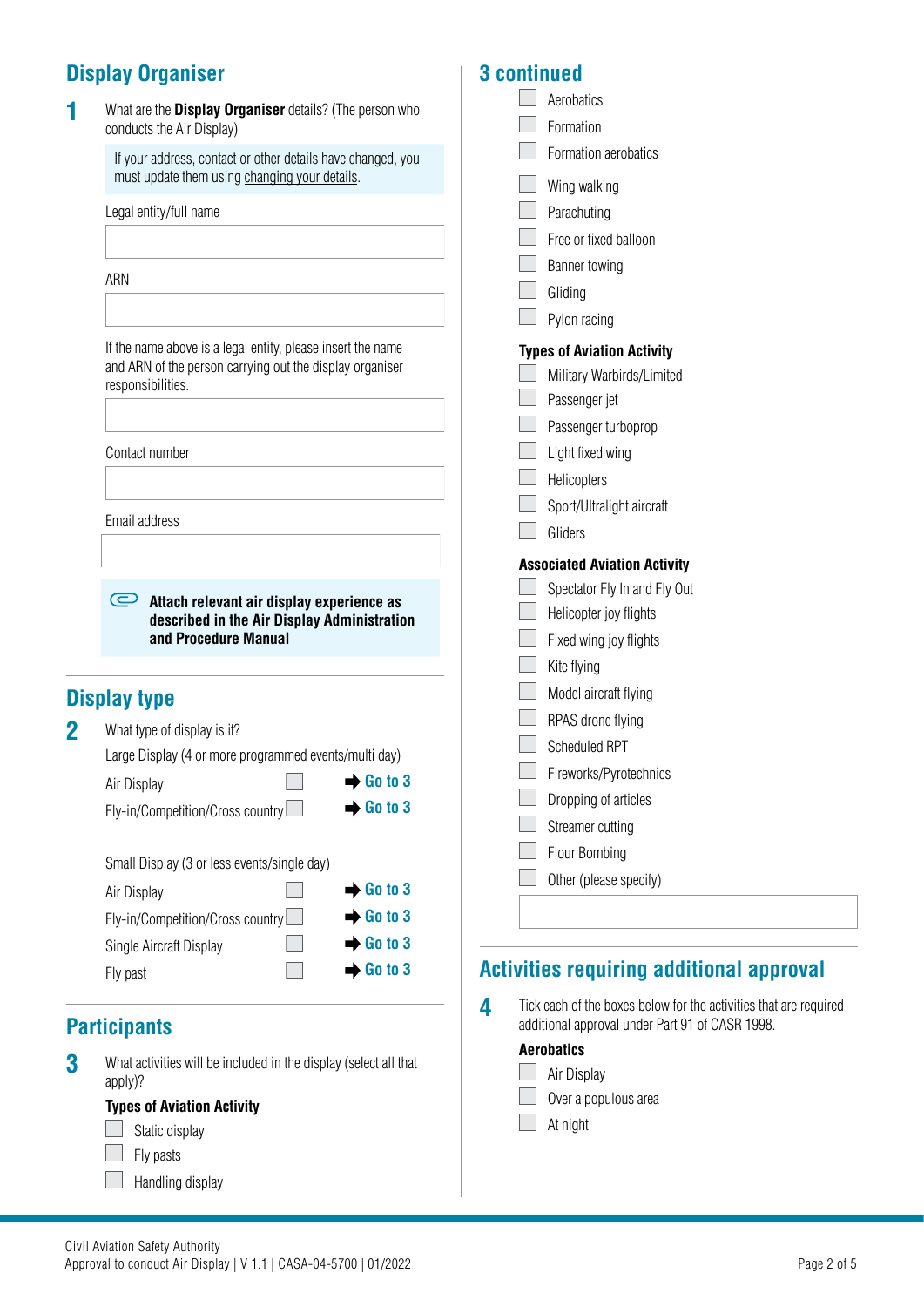### **4 continued**

 $\overline{\phantom{a}}$  $\Box$ 

At Night

In Instrument Conditions

#### **Towing (except banner towing IAW CASR Part 138)**

 $\Box$  Towing

Provide Detail and describe thing to be towed

#### **Persons carried in certain parts of aircraft**

Provide Detail

**Flight Over Populous Area or Public Gathering** (below the heights specified in reg 91.265 of CASR 1998 i.e below 1000 feet)

Provide Detail

**5** Will the Military be participating at this display?

Note: CASA's air display approval does not extend to military flights

 $N_0 \Box \rightarrow$  Go to 7  $Yes \nightharpoonup Go$  to 6

**6** What is the contact details for the point of contact for military participants?

## **Display details**

- **7** What type of an approval is this? Non-on-going approval **Go to 8** 
	-

On-going approval **see below**

For On-going approval, provide an exposition IAW sections 1.4.3 and Appendix I of the CASA ADAPM

## **Non-on-going display approvals**

Location

Site details

**Attach maps**

 $\begin{array}{c} \end{array}$ /

Date(s) of display (DD/MM/YYYY)

Start time(s) of display (HH/MM - AM/PM)

Finish time(s) of display (HH/MM - AM/PM)

Start time(s) of practice day (HH/MM - AM/PM)

Date(s) of practice day (DD/MM/YYYY)

 $\begin{array}{c} \end{array}$ / /

/

| 8 | What are the display details for a non-on-going approval? |
|---|-----------------------------------------------------------|
|   | Air display name                                          |
|   |                                                           |
|   |                                                           |

Aerodrome, Geographic location, Lat/Long

Finish time(s) of practice day (HH/MM - AM/PM) **Attach full Display Instructions including Display Diagram and Display Lines as described in the Air Display Administration and Procedure Manual**

## **Display briefing details**

**9** What are the Display briefing details?

Date (DD/MM/YYYY)

 $\begin{array}{c} \end{array}$ / / Time (HH/MM - AM/PM)

Location

Civil Aviation Safety Authority Approval to conduct Air Display | V 1.1 | CASA-04-5700 | 01/2022 **Page 3 of 5** Page 3 of 5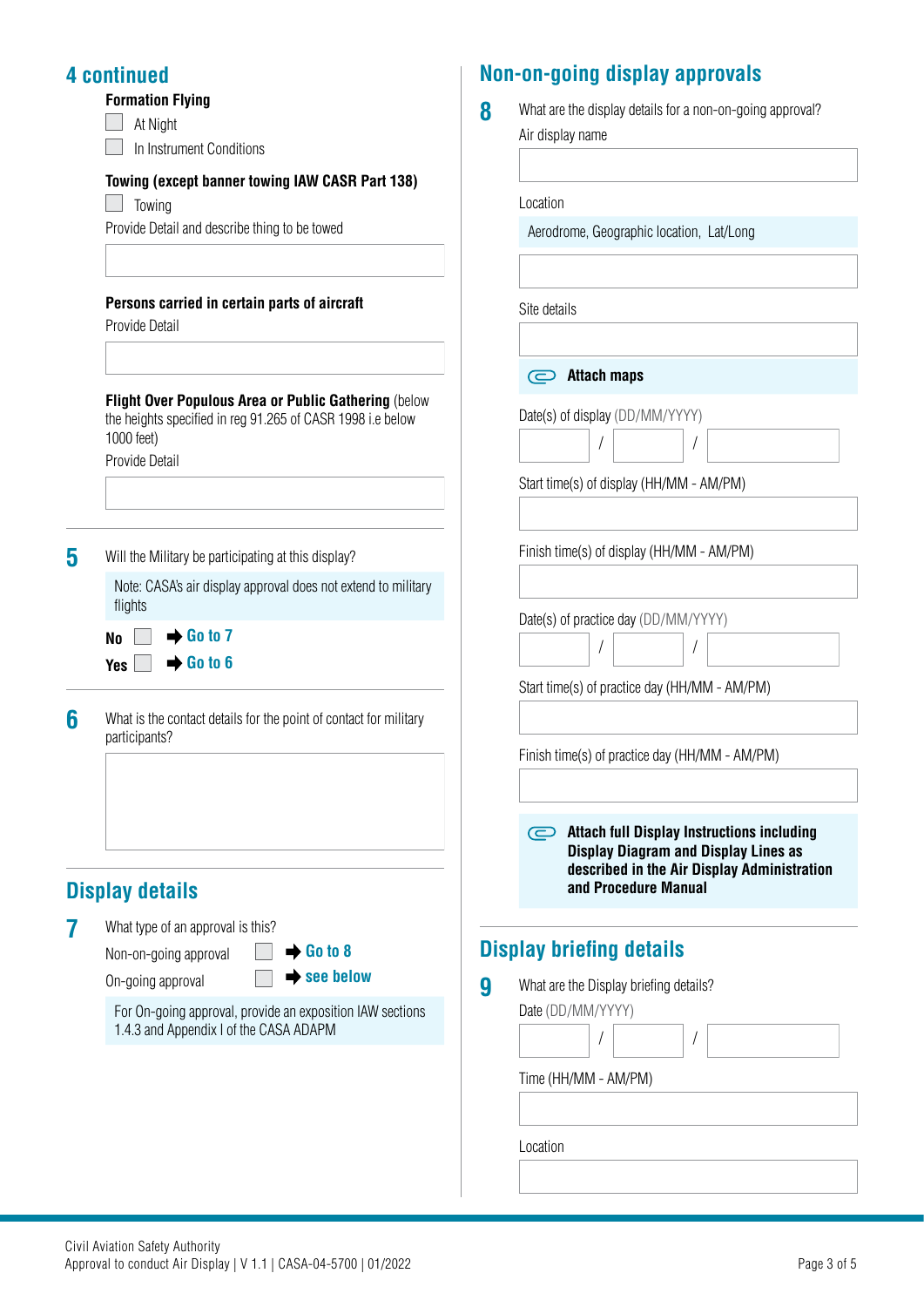## **Risk Assessment**

**10** Does the Risk Assessment submitted with this form consider and detail the actions related to the items shown below?

A Risk Assessment **must** be submitted

| <b>Threats and risk associated</b><br>with display | Nη | Yes |
|----------------------------------------------------|----|-----|
| Crowd lines                                        |    |     |
| Display lines/area                                 |    |     |
| Secondary spectators                               |    |     |
| Arrivals and Departure (non-display<br>aircraft)   |    |     |
| Marshalling, directing and parking of<br>aircraft  |    |     |
| Starting of engines                                |    |     |
| Weather                                            |    |     |
| Unauthorised activities                            |    |     |
| Display pilot rest facilities                      |    |     |
| Communication (ground and air)                     |    |     |
| Display briefing                                   |    |     |
| Last minute changes                                |    |     |

#### **Attach completed Risk Assessment as described in the Air Display Administration and Procedure Manual**

## **Emergency Response Plan**

**11** Has an Emergency Response Plan been prepared that covers the items shown below?

An Emergency Response Plan **must** be prepared

| <b>Emergency Response Plan</b>                          | Nη | Yes |
|---------------------------------------------------------|----|-----|
| Emergency response considerations                       |    |     |
| Crowd control and evacuation                            |    |     |
| Emergency contact - Fire                                |    |     |
| Emergency contact - Ambulance                           |    |     |
| Emergency contact - Police                              |    |     |
| Aircraft accident (before, during and<br>after display) |    |     |
| Stop program events or conditions                       |    |     |
| Restart program considerations                          |    |     |
| Emergency services briefing                             |    |     |
| Media contact                                           |    |     |
| Recording and reporting                                 |    |     |
| Information to participate and<br>spectators            |    |     |
| Post traumatic event information/<br>counselling        |    |     |

**Attach completed Emergency Response Plan as described in the Air Display Administration and Procedure Manual**